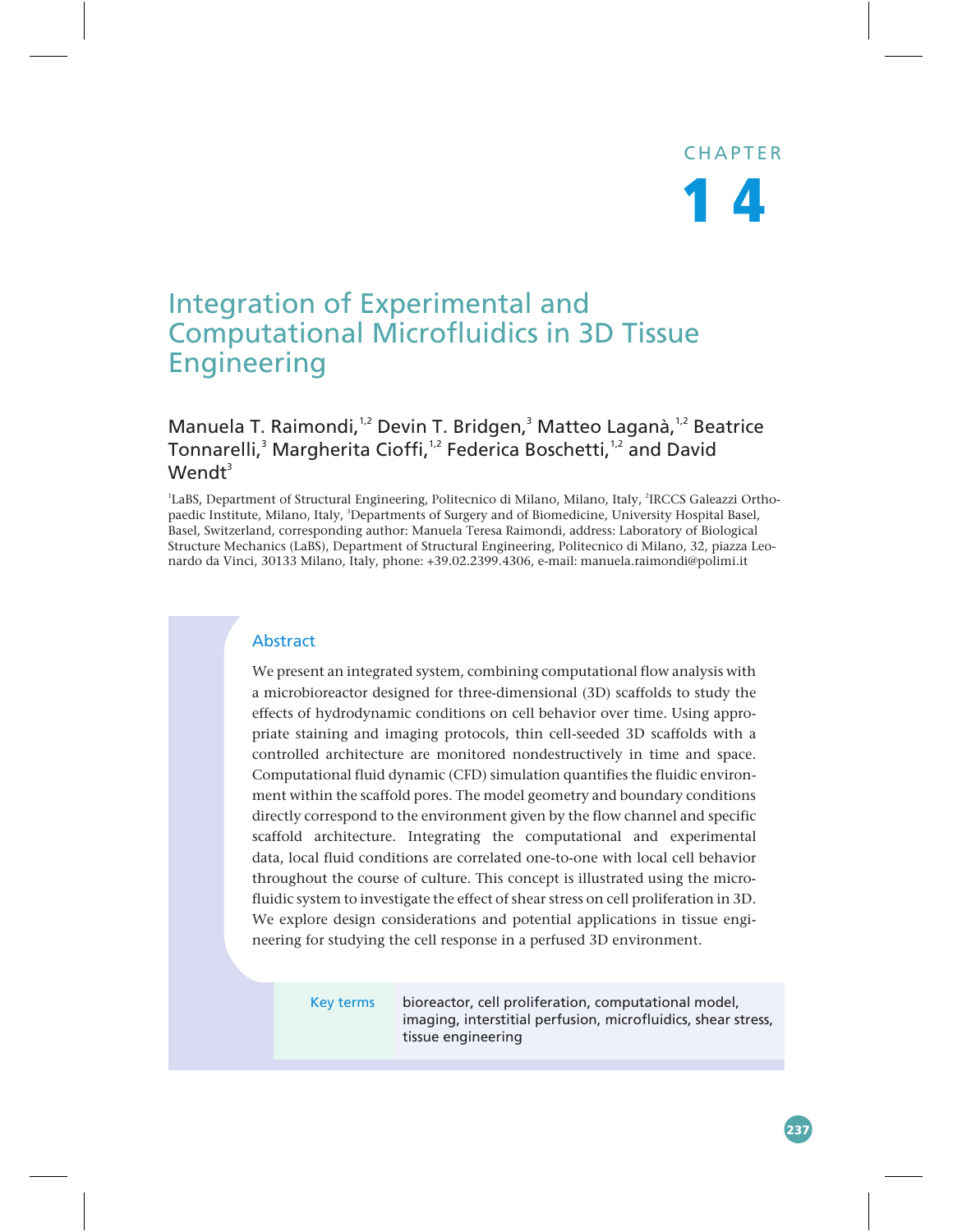## **14.1 Introduction**

In the design of 3D porous biomaterials to serve as implants in tissue engineering, a central concern is the control of mass transport. While scaffold material properties, surface chemistry, and degradation behavior are important, the transport of gases and nutrients to cells and of catabolites away from cells is now established as the crucial factor affecting cell survival [1]. Tissue engineering may use fluid flow to respond to mass transport limitations; the cell-seeded scaffold is immersed in a culture medium, which is induced to flow through the scaffold structure in interstitial perfusion bioreactors.

In scaffold-based cartilage regeneration, the interstitial fluid flow of culture medium is believed to be particularly effective in up-regulating the biosynthesis of matrix proteins, as it results in cell membrane stretching, due to fluid-induced shear, and in the convection-enhanced transport of solutes [2]. Under interstitial perfusion, a simple means of increasing mass transport to cells would be to increase the medium flow rate. High flow rates induce high shear stresses on cells, which may be harmful instead of beneficial at all stages of tissue growth. We address the issue by establishing quantitative relationships between the field variables of the fluid dynamic field imposed to cells, and the cell response within the 3D tissue.

Flow around constructs in a bioreactor may be computed in terms of flow fields, shear stresses, and oxygen profiles, through the use of a computational fluid dynamic (CFD) model [3]. Incorporating flow through the scaffold in an interstitial-perfusion configuration complicates the situation by establishing a velocity scale that is related to the actual fluid velocities in the scaffold, which are not experimentally accessible and are thus impossible to measure. This complex problem is investigated by the use of detailed pore-scale CFD simulations of fluid and the solute transport in tissue engineering scaffolds [4–8]. CFD numerical techniques are able to capture flow, pressure, and concentration fields resolved at the scaffold's pore level. Calculations indicate that inappropriately designed dynamic culture environments lead to regions of harmful shear stresses or nutrient concentrations insufficient to maintain cell viability [9].

So far, attempts to calculate and control the balance of mass transport/shear stress by proper selection of medium flow rate and scaffold microgeometry have proven useful in capturing a rough understanding of the conditions favoring the initial development of engineered tissues such as bone [10] and cartilage [11–14]. These efforts have been directed towards the establishment of a quantitative correlation between levels of shear stress, obtained by averaging out the wide range of imposed shears into a single shear level value, and construct parameters such as cellularity or the change in matrix protein expression. However, the local shear stresses are widely heterogeneous [6], making correlations between shear level and effects on matrix composition very difficult to assess. A step forward in this regard would be the establishment of variable correlation as a function of spatial location. More specifically, a point-by-point correlation is generated between the local field variables calculated for the fluid dynamic field within the construct, and the biosynthetic response measured at the celularl level within the 3D construct.

The complexity of the 3D system and the associated limitations of the destructive and off-line analyses on the cellular constructs are overcome through the use of an advanced microfluidic model. This model allows nondestructive online monitoring of local parameters of the construct during perfusion culture. Microfluidic systems have rapidly gained popularity for use in cell culture, as shown by several recent examples of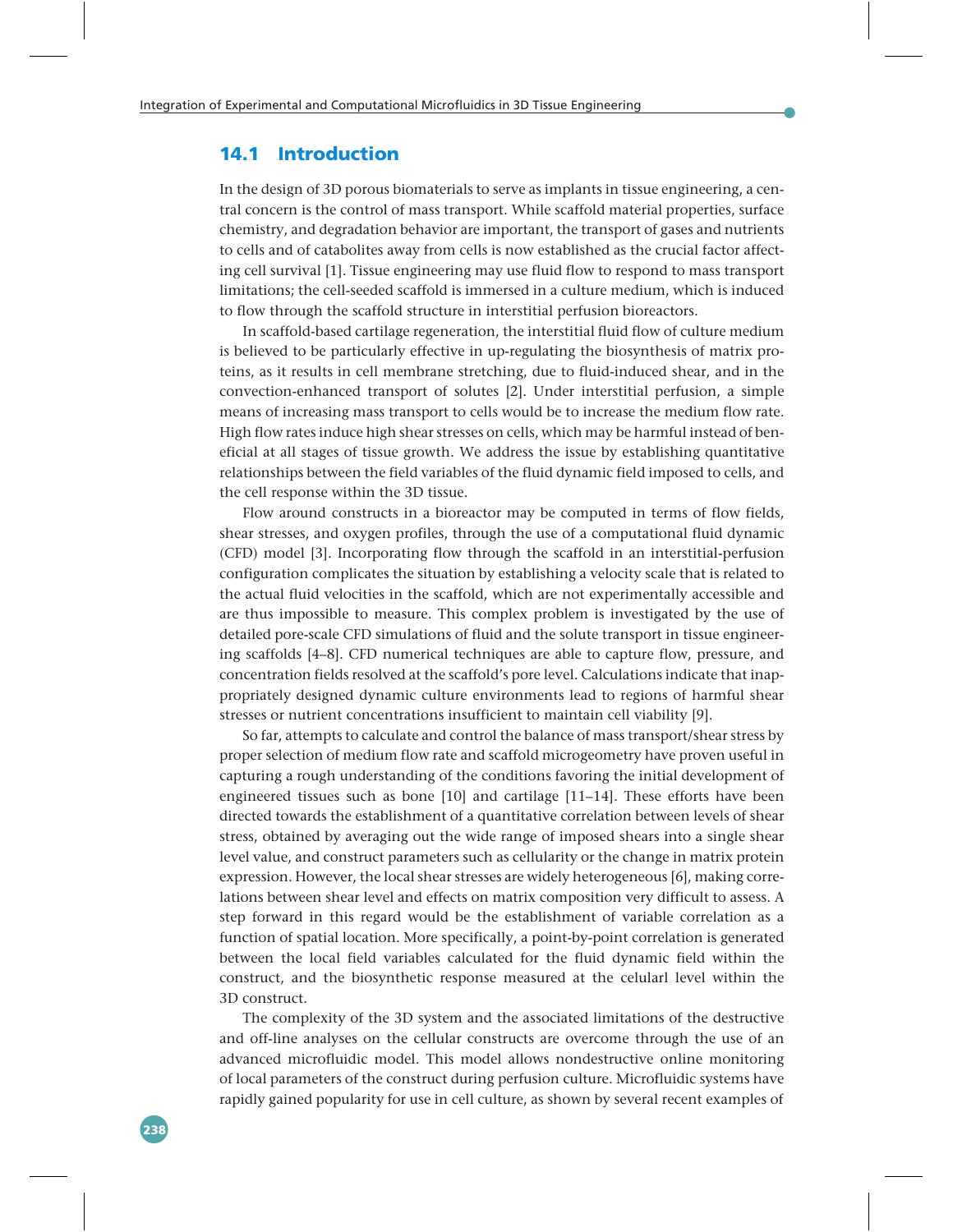studying angiogenesis [15], axonal guidance [16], liver tissue engineering [17, 18], bone differentiation [19], and stem cell differentiation [20]. Microfluidic systems provide the capability to control many of the critical biochemical and biophysical factors, allow for the culture of a wide range of cell types, and can be imaged in real time at high resolution. For example, one can seed a cell type in a microchamber and examine the local response to time-dependent flows and the delivery of mechanical stimuli and growth factors. These capabilities have opened new perspectives to tissue engineering studies that were not previously possible with a conventional bioreactor system.

We have developed an integrated experimental/computational microfluidic model of in vitro–engineered cartilaginous tissue. The tissue model consists of a construct made of chondrocytes seeded on a porous 3D scaffold. The CFD simulations quantify the local shear stress distribution within the perfused scaffold microarchitecture. By using a 3D scaffold with a simple and well-defined architecture, the CFD model is dramatically simplified and more readily compared to the experimental data.CFD is used initially to help define an appropriate 3D scaffold structure, which will generate significant local variations of fluid-induced shear stress within the porous architecture when perfused. A microfluidic bioreactor is developed, allowing the online monitoring of the construct during perfusion culture. A quantitative correlation is established by the CFD simulationbetween the experimental data from cell cultures and the geometric configuration of the microbioreactor.

## **14.2 Experimental Design**

The integration of computational and experimental data elucidates the effect of local shear stresses, induced by specific perfusion conditions and scaffold architecture, on local cell behavior over time under an interstitial perfusion. Specifically, we aim to quantify the proliferation of cells within defined regions of the scaffold microarchitecture. Different perfusion velocities are used to induce varying magnitudes of shear, with the local shear stress quantified by a pore-scale CFD simulation. The microfluidic model consists of a microbioreactor in which a thin 3D cellular construct,  $500 \mu m$  in thickness, is cultured under an interstitial perfusion. The bioreactor allows nondestructive online monitoring of cells cultured under perfusion, drastically reducing the sample size needed to acquire statistically significant data when taking destructive time points. Confocal and fluorescent time lapse microscopy (nondestructive) is used to monitor local cell distribution within specific locations of the scaffold over the time course of the culture.

# **14.3 Materials**

#### **14.3.1 Solutions**

• Complete medium (CM): Dulbecco's modified Eagle's medium (DMEM) (Gibco-BRL), 10% fetal bovine serum (FBS) (Gibco-BRL), 1-mM Sodium Pyruvate (Gibco-BRL), 10-mM HEPES buffer (Gibco-BRL), 1% penicillin/streptomycin/glutamine (PSG)(Gibco-BRL). Store at 4°C.

**239**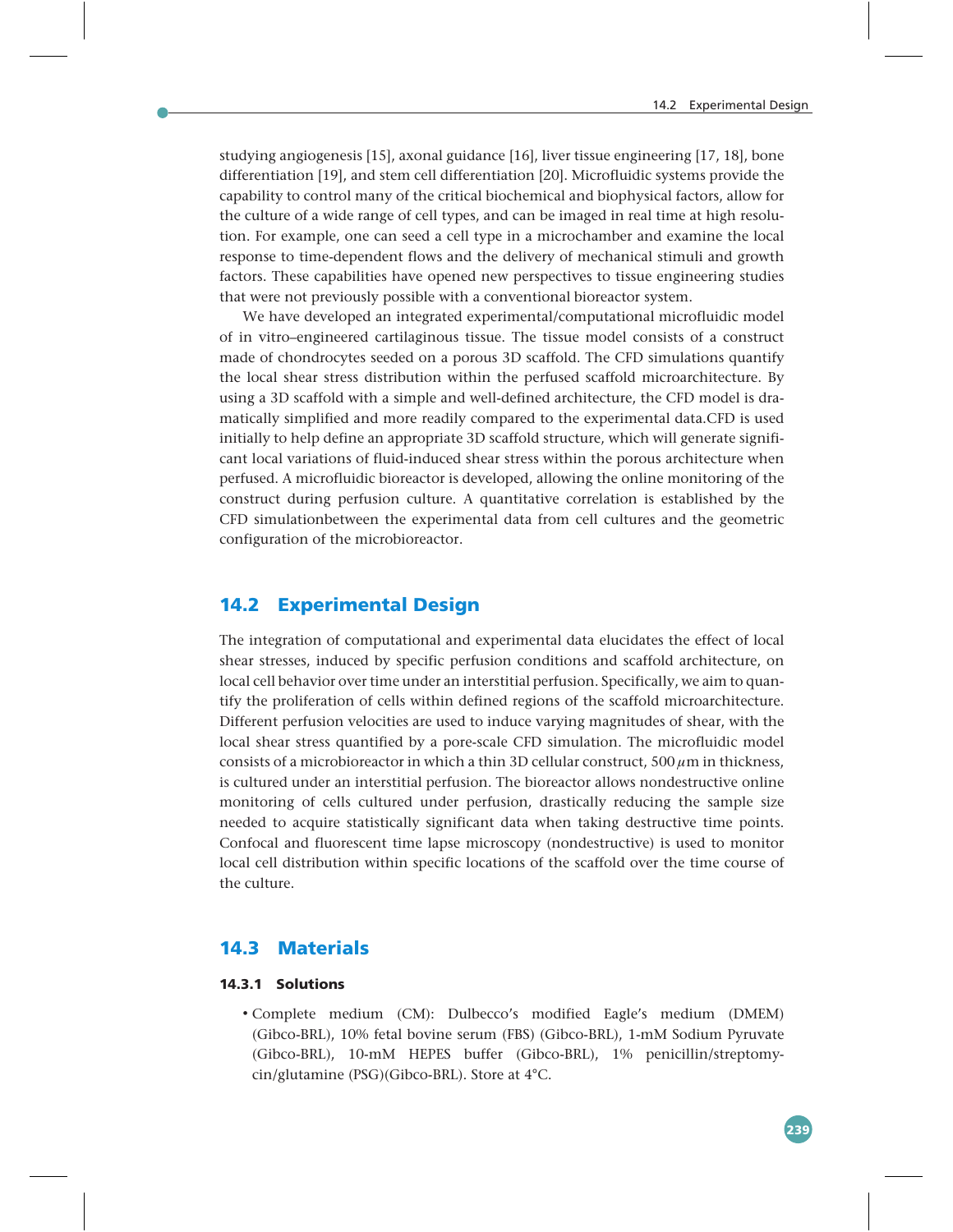- Growth medium (GM): Complete medium with 1 ng/ml TGFβ-1 (R&D Systems) and 5 ng/ml FGF2 (R&D Systems). Store at 4°C.
- 1× phosphate-buffered saline (PBS) (Gibco-BRL). Store at 4°C.
- DAPI (Sigma)
- SYTO 13 (Sigma)
- Ethedium Homodimer 1, from LIVE/DEAD viability kit (Juro)

#### **14.3.2 Disposables**

- Glass microscope slides, 40 mm  $\times$  26 mm  $\times$  0.2 mm (Assistent)
- Platinum cured silicone tubing, 0.8 mm ID (Fisher Scientific)
- Uncoated 8-well microscopy micro slides (Ibidi)
- Coverwell microperfusion chambers (Grace Bio Labs, PC3L-0.5)
- Silicone rubber gaskets (Maagtechnic)

#### **14.3.3 Equipment**

- Roller pump (Ismatec)
- Syringe pump (Harvard Apparatus)
- Incubators set at 37°C, 5% CO<sub>2</sub>
- Confocal microscope (LSM 710, Carl Zeiss)

#### **14.3.4 Custom equipment**

- Perfusion cell seeding system
- Microbioreactor
- $8 \times 3 \times 0.5$  mm polystyrene scaffolds (3D Biotek)

## **14.3.5 Software**

- Gambit (Ansys), ACIS-based solid modeler
- FLUENT (Ansys), CFD code
- SolidWorks (Dassault Systèmes SolidWorks Corp), 3D CAD design software
- Zen (Carl Zeiss), 3D reconstruction software

# **14.4 Methods**

In this section the methods used to build an integrated experimental/computational microfluidic model to monitor local cell proliferation in relation to local shear stress are detailed. While these methods are quite specific, the general concept can be used for many different applications. Therefore, general design considerations are given in Section 14.6.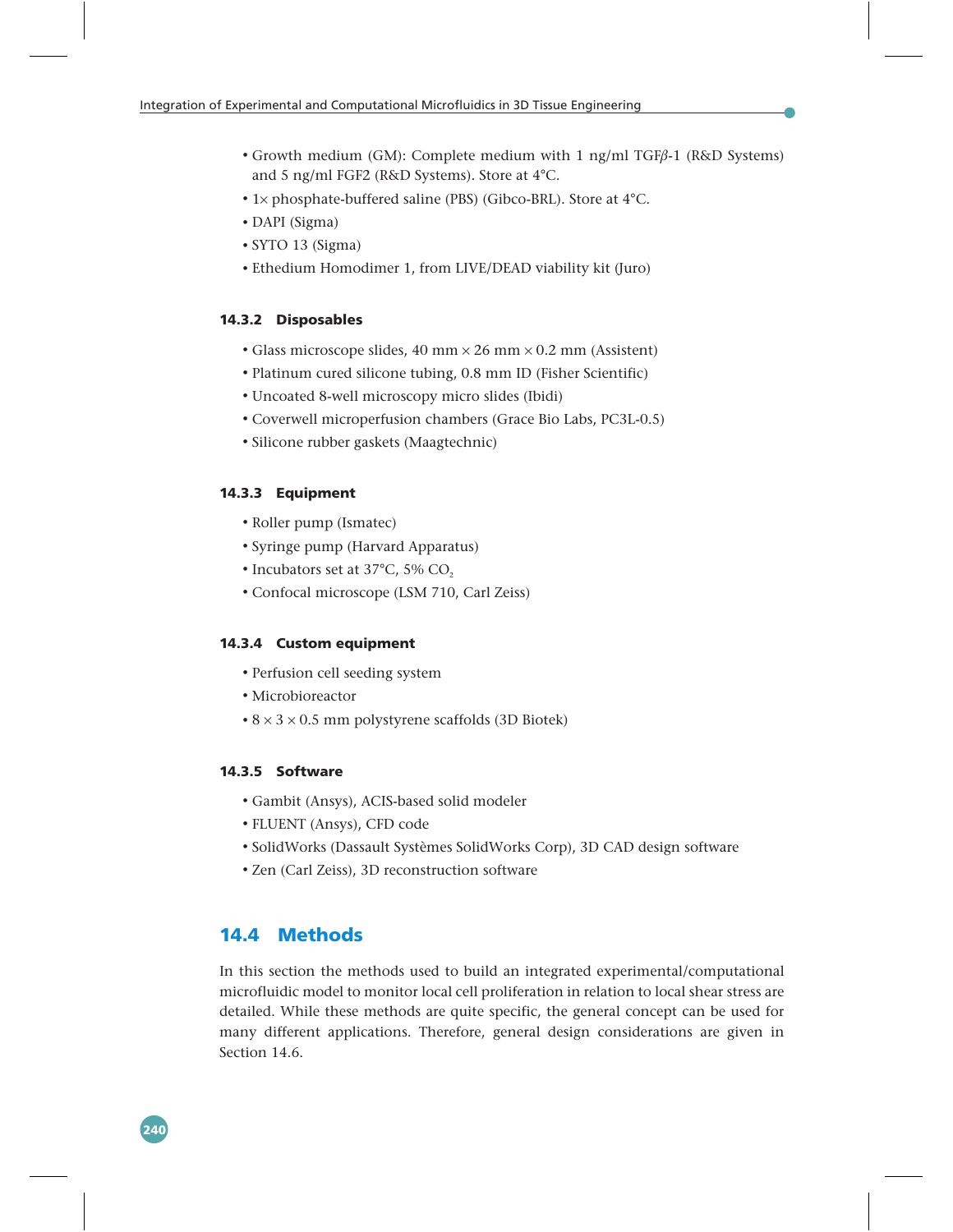#### **14.4.1 Microfluidic chamber design**

- 1. The microfluidic bioreactor is designed in coordination with the specific geometry of the 3D scaffold. To ensure a strong correlation with the computational model, it is critical that the scaffold has a well-defined architecture. Rapid prototype polystyrene scaffolds with a plasma surface treatment, custom-made by 3D Biotek, are used in the proliferation experiments (Figure 14.1). The fibers are 100  $\mu$ m in diameter with a pore size of 300  $\mu$ m and stacked in an offset cross-hatch geometry. The overall geometry is  $8 \text{ mm} \times 3 \text{ mm} \times 0.5 \text{ mm}$ .
- 2. The bioreactor must be sterile while allowing easy insertion of the scaffold. It is for this reason that a sandwich design is used (Figure 14.2).
- 3. Once the individual bioreactor is assembled, the inlet and outlet ports are connected to the media reservoir with silicone tubing. To ensure accurate flow rates, each channel is perfused individually. The growth media can be perfused with a peristaltic pump circulating the media in a loop, or with a syringe pump for lower flow rates (Figure 14.3).

## **14.4.2 Computational model**

1. Set up the model geometry and mesh. The ACIS-based, solid modeler Gambit is used here. Reconstruct the scaffold geometry and dimensions (Figure 14.1). Determine the existing symmetries and study only a fraction of the model to limit the computational cost (e.g., one-fourth of the model is studied here). Use a 4-node-tetrahedral mesh. Provide a number of elements and element spacing that will enable a resolution at the scaffold walls of areas smaller than a cell  $\left($  <20–25  $\mu$ m). Use a sufficiently fine mesh to resolve the boundary layer and the corresponding



**Figure 14.1** Scaffold geometry used for proliferation data. The fiber diameter is 100  $\mu$ m and the pore size is 300  $\mu$ m. The overall dimension of the scaffold is 3 mm  $\times$  8 mm  $\times$  0.5 mm.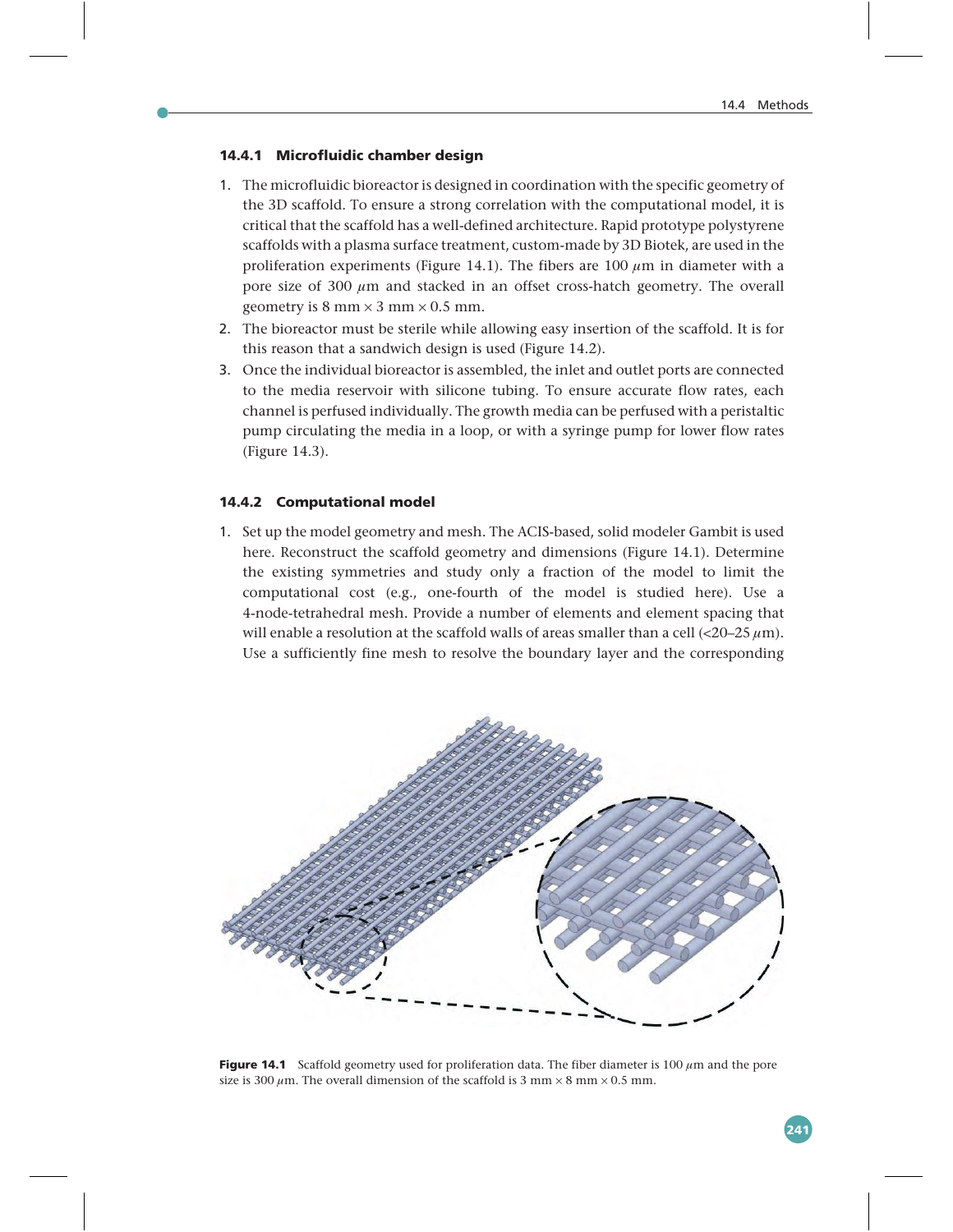

**Figure 14.2** Expanded view of the microfluidic chamber. The (a) top and (f) bottom plates provide structural support and provide the pressure, using screws, to compress the assembly enough that there are no fluid leaks and sterility is maintained. It is important that they maintain a low profile so that they fit comfortably under a microscope and the objective can reach the cover slip. Our plates were custom machined out of stainless steel. The top plate contains small channels moving fluid from the threaded luer locks to the corresponding holes in the gasket below. (b) The gasket is used to ensure a tight seal between the top plate and the polycarbonate top of the flow channels. Holes on each end of the gasket allow fluid to flow from channels in the top plate, through the holes in the polycarbonate plate, and into the perfusion chamber. (c) The fluid channels are made from medical grade silicone bonded to clear, UV-transparent polycarbonate plastic. Channels in the silicone define the flow channel architecture, with fluid constrained by the cover slip and polycarbonate on the top and bottom and by the silicone on the sides. (d) The scaffolds are inserted between the cover slip and the perfusion chamber. When the top and bottom plates are screwed together, the pressure slightly compresses the silicone in the perfusion chamber, ensuring a tight fit for the scaffolds. (e) The cover slip thickness balances the structural strength with an optical efficiency when imaging, and we have found that a 0.2-mm thickness works well. This is a fragile portion of the bioreactor, and care must be taken when moving the objective of a microscope so that you do not break the cover slip. The chamber adheres to the cover slip below, providing a water-tight channel. Our design uses three 0.5-mm-thick channels per bioreactor (cat no. PC3L-0.5).



**Figure 14.3** Diagram showing the full setup of the microbioreactor. (a) Culture medium reservoir. (b) Peristaltic pump. (c) Microfluidic chamber. Only one set of tubing is shown for simplicity, when in reality there are three sets per bioreactor. A filter and septum are attached to the media reservoir for, respectively, gas and media exchange.

shear stress distribution at the scaffold wall surfaces. It is also possible to discretize the fluid field with a mesh progressively refined near the scaffold walls. Here the mesh consists of 246,600 elements.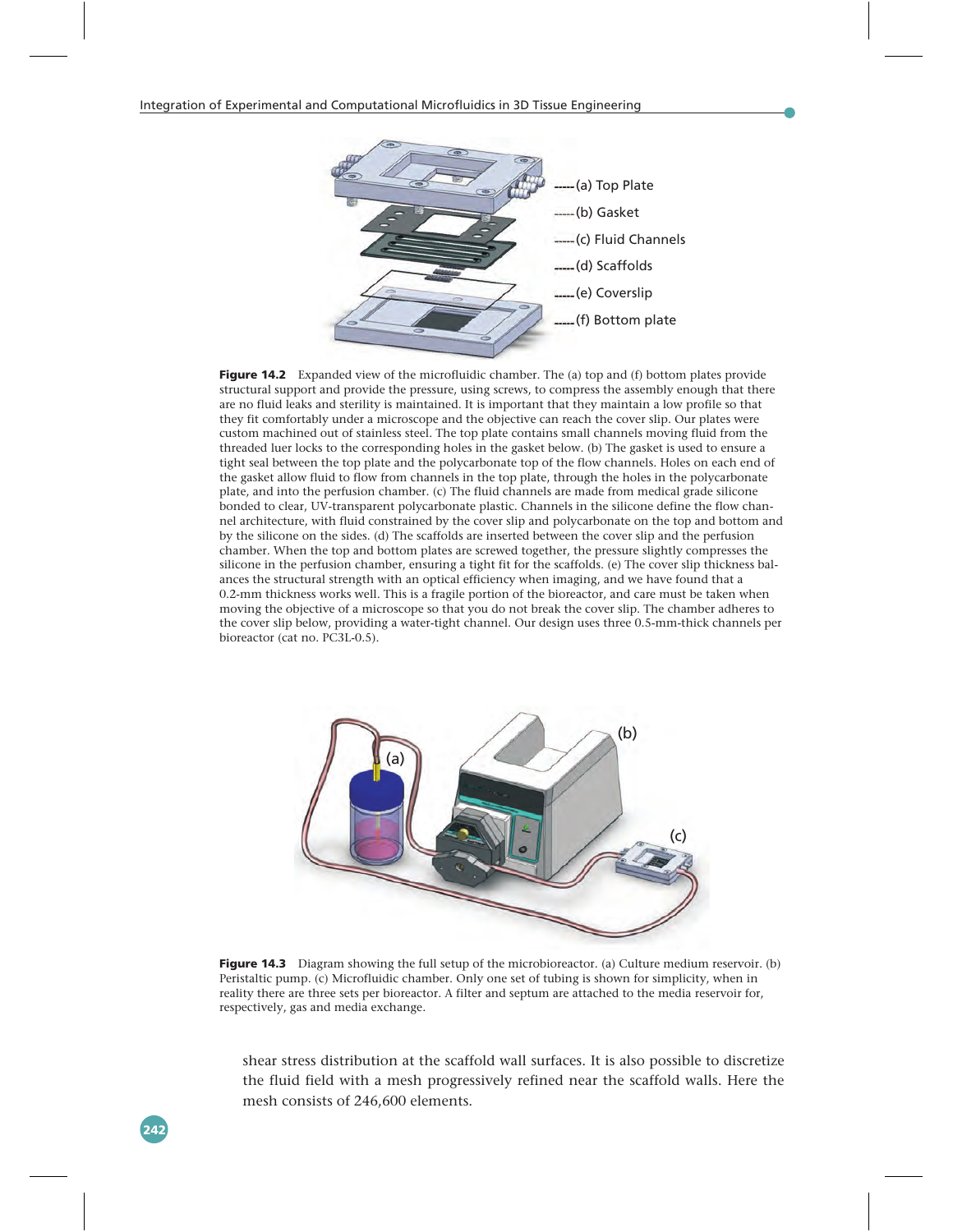- 2. Set up and solve the fluid dynamic problem. The commercial finite-volume code FLUENT is used here.
	- a. Set the boundary conditions. Apply no-slip boundary conditions to the solid surfaces representing the scaffold fibers under the hypothesis of rigid, impermeable walls. Impose a flat velocity profile at the inlet. The applied velocity (in the described example,  $100 \mu m/s$ ) will correspond to the flow rate experimentally applied through the scaffold. Apply null total stress at the outlet. Use symmetry boundary conditions for the lateral sides of the fluid domain and no-slip boundary conditions for the upper and lower surfaces of the domain.
	- b. Model the fluid. Model the culture medium at 37°C as an incompressible, homogeneous, Newtonian fluid with a density equal to 1,000 kg m<sup>-3</sup>. The viscosity, measured for Dulbecco's Modified Eagle Medium at 37°C, is  $8.2 \times 10^{-4}$  $kg m^{-1} s^{-1}$  [11].
	- c. Run the simulations. The equations solved by FLUENT are the steady-state Navier-Stokes equations. Choose a segregated solver for the solution method and a conjugate gradient-based iterative solver to solve the symmetric and nonsymmetric linear systems. Here, computations are carried out on a Windows NT PC with 2-Gb RAM.
- 3. Analyze the results. Determine the fluid velocity magnitudes and the distribution of wall shear stress at the scaffold walls. Process wall shear stress data at the pore level to obtain the maximum, minimum, and average values, which are an estimate of the shear stress range induced at the scaffold walls.
- 4. Calculate the Reynolds number. Use the equation Re =  $d\rho v/\mu$ , where *d* is the hydraulic diameter, equal to 4 × fluid volume/surface area, ρ is the fluid density, *v* is the average inlet velocity, and  $\mu$  is the fluid viscosity. Reynolds numbers are typically very low in interstitial perfusion bioreactors (e.g., here Re =  $10^{-3}$ ); thus, the convective terms of the fluid dynamic equations are negligible and the shear stress is linearly related to the imposed inlet flow rate. Use the calculated shear stresses to extrapolate shear stress levels for different inlet velocities.

#### **14.4.3 Dynamic scaffold seeding**

- 1. If not presterilized by the manufacturer, submerse the scaffolds in isopropyanol for 10 minutes, followed by three 10-minute washes and an overnight soak in DMEM at 37°C.
- 2. To obtain a uniform distribution of cells throughout the scaffold, cells may be seeded under perfusion in a bioreactor, as previously described [1]. It is necessary to use a low cell number, since a higher cell density could alter the scaffold pore architecture and compromise correlations to the computational model.
- 3. To determine the appropriate number of cells to seed, perform preliminary seeding experiments. For the 3D Biotek scaffold, having a seeding efficiency of about 10%, inject 100,000 cells per scaffold.
- 4. Perfuse the cell suspension through the scaffold overnight. If the fluid velocity is too high, cells may not attach to the scaffold. However, if the fluid velocity is too slow, a majority of the cells will adhere elsewhere in the bioreactor, significantly decreasing seeding efficiency. A fluid velocity of  $\sim$ 1,000  $\mu$ m/s was used for the seeding.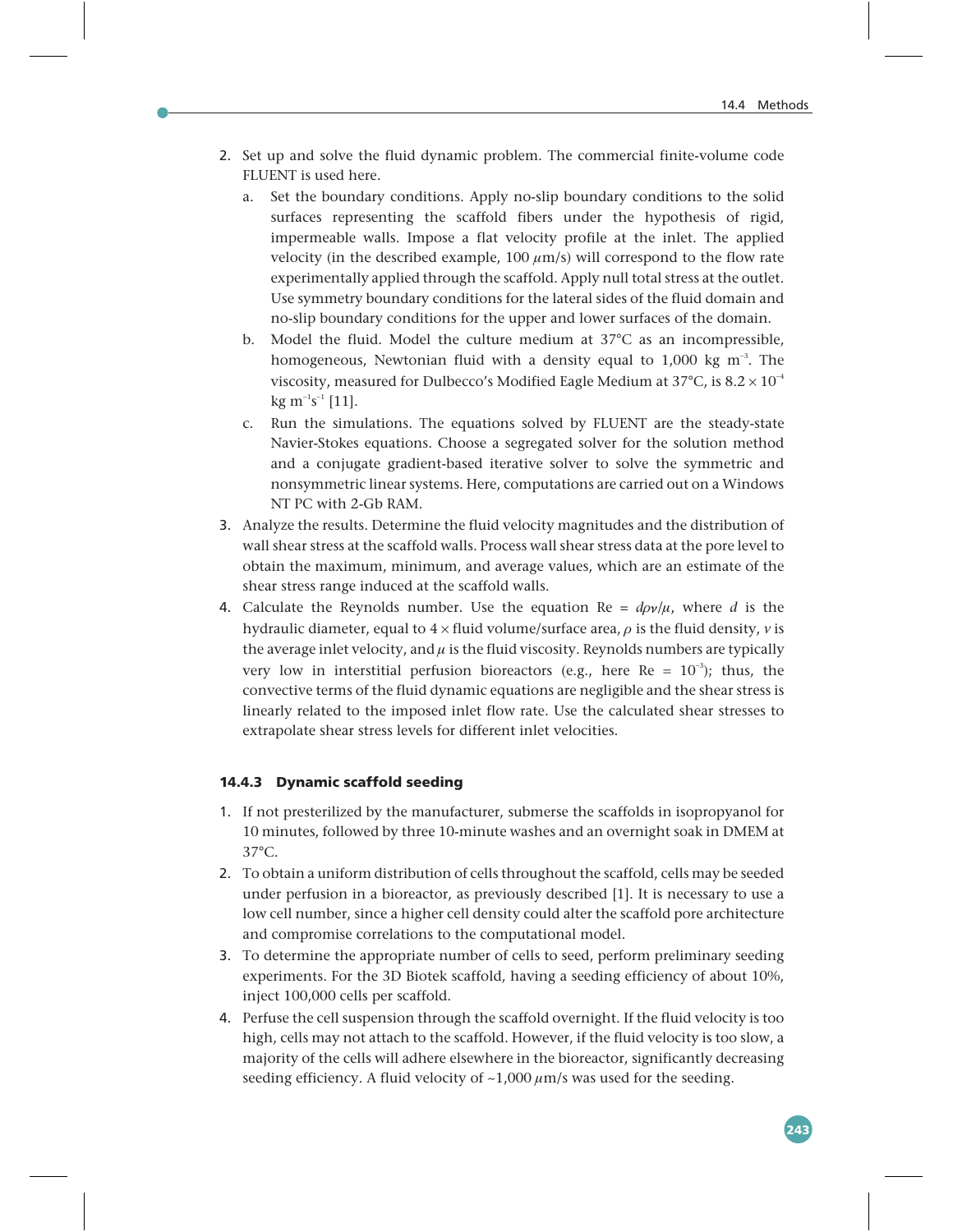#### **14.4.4 Microbioreactor setup**

- 1. The bioreactor is designed so that each component, aside from the scaffold, can be autoclaved.
- 2. While under sterile conditions, carefully take the scaffolds out of the perfusion seeding system. It is important to be gentle with the scaffolds to prevent cell detachment. Place each scaffold in CM.
- 3. Perform cell nuclear staining with DAPI at a concentration of  $10 \mu g/ml$ . The staining protocol is as follows:
	- a. Dissolve DAPI in deionized water to make a stock concentration of 5 mg/ml. Since DAPI is not very soluble, try sonicating the solution in addition to 5 minutes of vortexing.
	- b. Combine 1× PBS with stock DAPI to form a 10  $\mu$ g/ml solution.
	- c. Incubate the constructs in the solution for 90 minutes at 37°C.
	- d. Wash the constructs twice with  $1 \times PBS$  before resubmerging in CM.
- 4. Attach silicone tubing to each inlet/outlet on the bioreactor and to the media reservoir, which has already been filled with GM. If using a syringe pump, prefill the syringe and tubing with media before attaching to the bioreactor.
- 5. Place the glass cover slip on the top of the bottom plate of the bioreactor.
- 6. Place the scaffolds with stained cells into the perfusion chambers. Work quickly so that the scaffolds do not dry out.
- 7. Place the flow channels onto the cover slip.
- 8. Place the gasket onto the flow channels, taking care to align the holes for fluid flow.
- 9. Place the top plate on top of the gasket, insert the screws, and tighten the top plate against the bottom plate.
- 10. Briefly start the pump to fill the fluid channels with media, preventing the scaffolds from becoming dry.
- 11. Select the desired flow rate (e.g.,  $100 \mu m/s$  and  $1 \mu m/s$ ) and start the pump, creating a fluid flow through the bioreactor which perfuses the scaffold (Figure 14.4). A static control is kept in a 6-well plate with a comparable volume of media so that the nutrient supply is not the limiting factor. The final setup should look similar to that shown in Figure 14.3.



**Figure 14.4** Cutaway of the microfluidic chamber. It shows the flow path of the growth media while being perfused at an average velocity of  $100 \mu m/sec$ .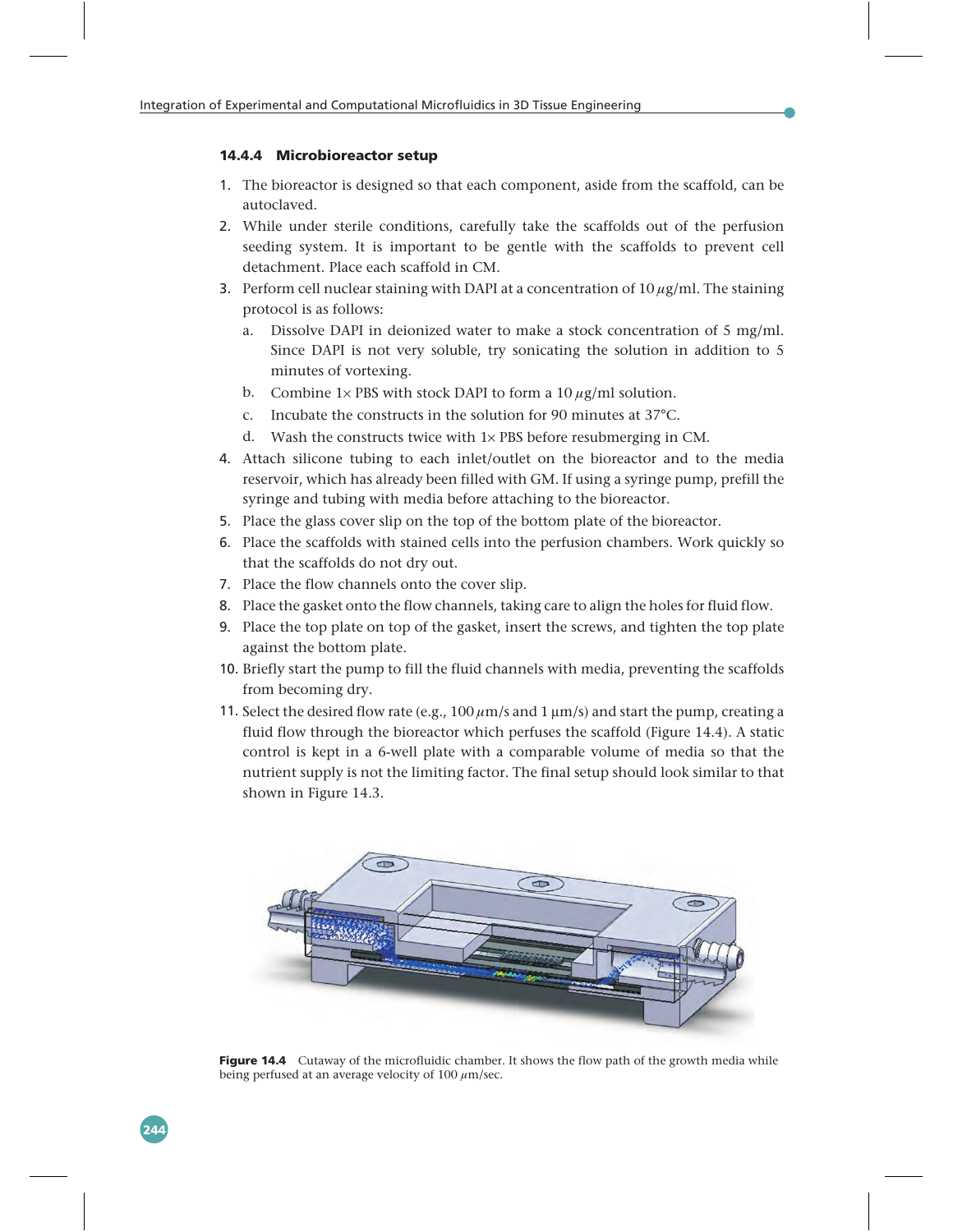#### **14.4.5 Imaging and data acquisition**

- 1. For each desired time point, move the bioreactors to the confocal microscope. For long durations, it is advisable to use a heated environmental chamber to hold the bioreactor while taking images. A confocal microscope allows you to obtain the 3D information needed to take full advantage of the proposed design. A 10× objective with the aperture set at 1 airy unit, corresponding to an image depth of about  $10 \mu m$ , is used for imaging. Using the features "tile scan" and "auto z," z-stacks in adjacent blocks are stitched together forming one large image.
- 2. At the final time point, an additional destructive analysis can supplement the previous data. Specifically, to look at local cell viability, the following live/dead assay protocol can be used:
	- a. Stain the cell nuclei by submersing the scaffolds in  $5-\mu$ M SYTO-13 Dye diluted in CM. Incubate the scaffolds for 90 minutes at 37°C, and then rinse once with  $1\times$ PBS.
	- b. Stain the nuclei of the dead cells with  $5-\mu M$  ethidium homodimer-1 (EthD-1), diluted in  $1\times$  PBS. Incubate for 30 minutes at 37°C, and then rinse with  $1\times$  PBS.
	- c. Place the scaffolds in the 8-well microslides and submerse in  $1\times$  PBS. Image the cells.
- 3. Using Zen software, cells can be counted in both the high shear and low shear zones on the scaffold. It is important to have well-defined regions to compare. For the fiber-based scaffold from 3D Biotek, count the cells along a horizontal cross section of a fiber and compare it to a vertical cross section. This is described in more detail in Section 14.5.
- 4. To assess the total number of cells within the scaffold, detach the cells with collagenase and trypsin and manually count.

## **14.5 Anticipated Results and Interpretation**

The results of the computational simulations allow quantification of the local flow field inside the scaffold (Figure 14.5) and the distribution of the wall shear stresses on the scaffold fibers (Figure 14.6). The local heterogeneity in the velocity and shear stress results is induced by the scaffold microstructure and the geometry of the microbioreactor channels. Therefore, with a different combination of channel and scaffold geometries, different results may be obtained. For the scaffold-microbioreactor system described here, at an applied inlet velocity of  $100 \mu m/s$ , velocity magnitudes range from 0 to  $370 \mu m/s$  and shear stress magnitudes range from 0 to 21 mPa.

The heterogeneous local fluid flow induces inhomogeneity in wall shear stresses, which are proportional to the velocity gradients. The lowest wall shear stresses are found at the fiber intersections, where the flow penetration is poor: the average shear stress in these areas is about 2 mPa (Figure 14.6). Conversely, the highest shear stresses are computed on the fibers oriented perpendicularly to flow, with peak values at the surfaces oriented parallel to to the top and bottom planes of the microbioreactor channels. In general, for a given scaffold, the thinner the microbioreactor channel, the bigger the difference between minimum and maximum shear stresses. Similarly, for a given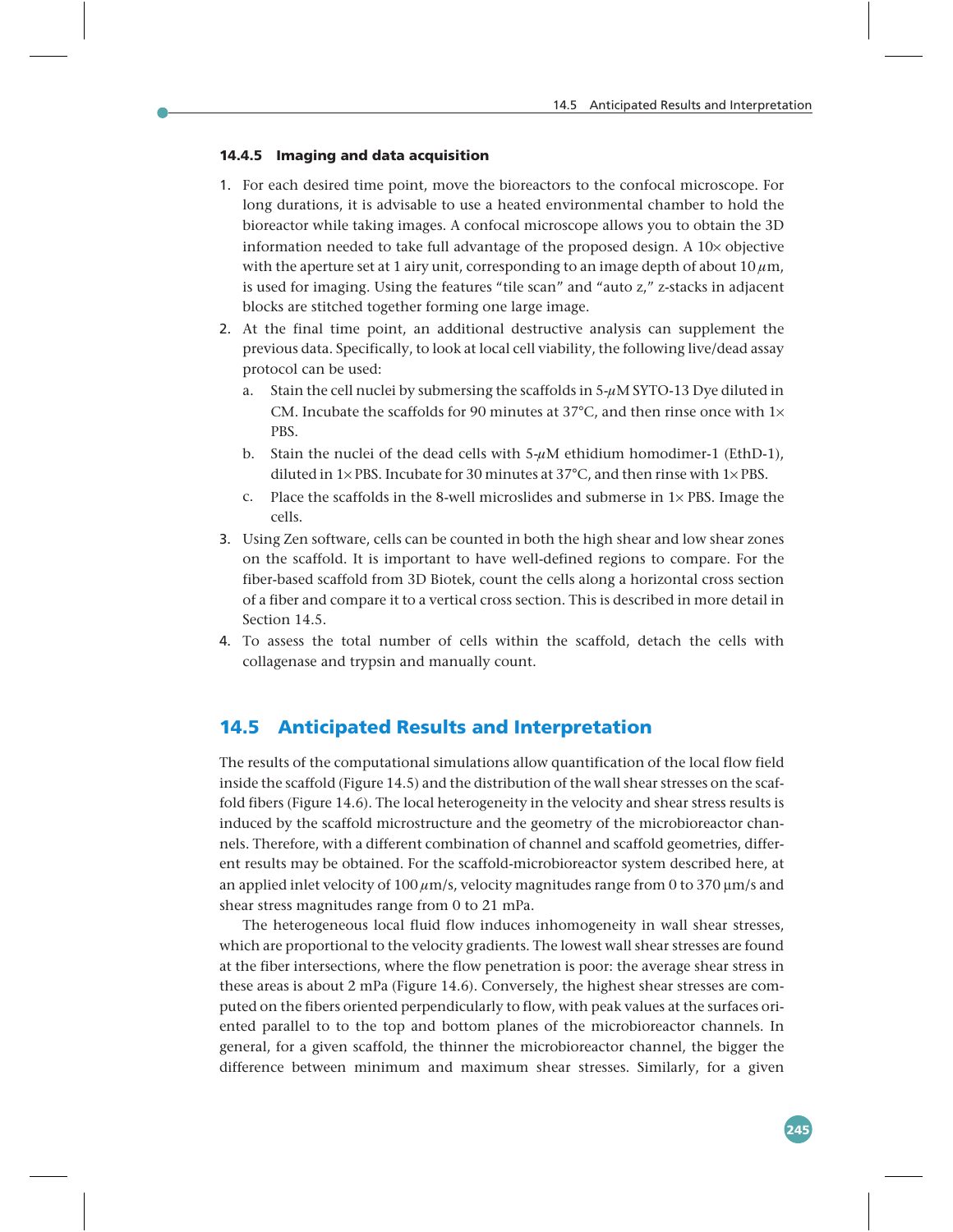

**Figure 14.5** Results of CFD modeling. Calculated fluid velocity field mapped in the 3D scaffold perfused at an inlet velocity of  $100 \mu m/s$ .



**Figure 14.6** Results of CFD modeling. Calculated wall shear stress field mapped on the surfaces of the 3D scaffold perfused at an inlet velocity of 100  $\mu$ m/s. The black square indicates the detail shown in the top view in Figure 14.8(b).

bioreactor chamber, the smaller the scaffold pores, the higher the expected maximum wall shear stress.

Using the given experimental protocol, a 3D reconstruction of your entire scaffold, as shown in Figure 14.7, can be obtained. Focusing on individual pores, a representative output of our method is shown in Figure 14.8. Overlapping the confocal image [Figure 14.8(a)] to the computed shear stress map [Figure 14.8(b)] gives the correlation between the computational and experimental outputs [Figure 14.8(c)]. Using this information, it is possible to clarify which specific regions would be most appropriate to compare. While a 3D reconstruction of the z stacks provides excellent qualitative data, it must be further modified for accurate quantitative analysis. It is critical that you select precisely defined voxels to compare in order to prevent bias. Each confocal image, while literally 2D, actually has a depth corresponding the the aperture size and objective used. For fibers with a circular cross section, we have found it most accurate to compare data from individual images. For example, the plane where two layers of fibers connect [Figure 14.9(a)] or the plane going through the middle of the fibers [Figure 14.9(b)] can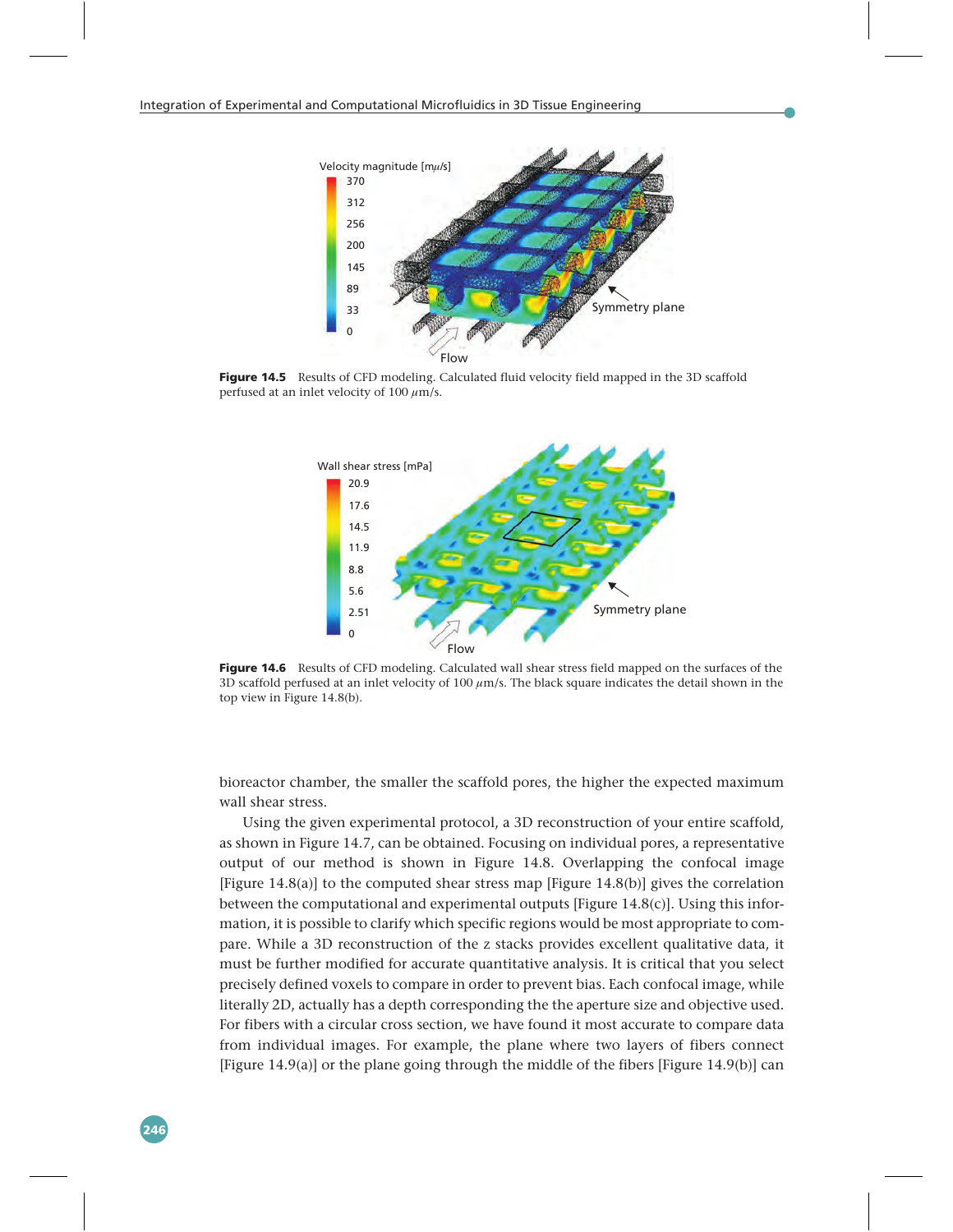

**Figure 14.7** Results of confocal imaging. The 3D reconstruction of a confocal microscopy image stack using Zen software. The cells are stained with a modified live/dead assay detailed in Section 14.4.4, in which live cells stain green and dead cells stain red.



**Figure 14.8** Representative output of the method. Focusing on individual pores, (a) the confocal image and (b) the computed shear stress map are overlapped to obtain (c) an image showing the point-by-point correlation between the computational and experimental outputs.

be imaged, and the number of nuclei on fibers running parallel to the flow direction can be compared with fibers running perpendicularly.

Using this microfluidic model, a 3D perfusion environment is obtained that corresponds to an accurately modeled fluid environment within the scaffold pores. By using the described microfluidic chamber, it is possible to actively monitor cell growth and behavior on the scaffold. Varying the fluid flow profile within the 3D environment, qualitative and quantitative changes in cellular activity are monitored, such as changes in cell alignment and protein expression. These changes are seen on the local level and correlated to the local fluid flow environment through the computational model.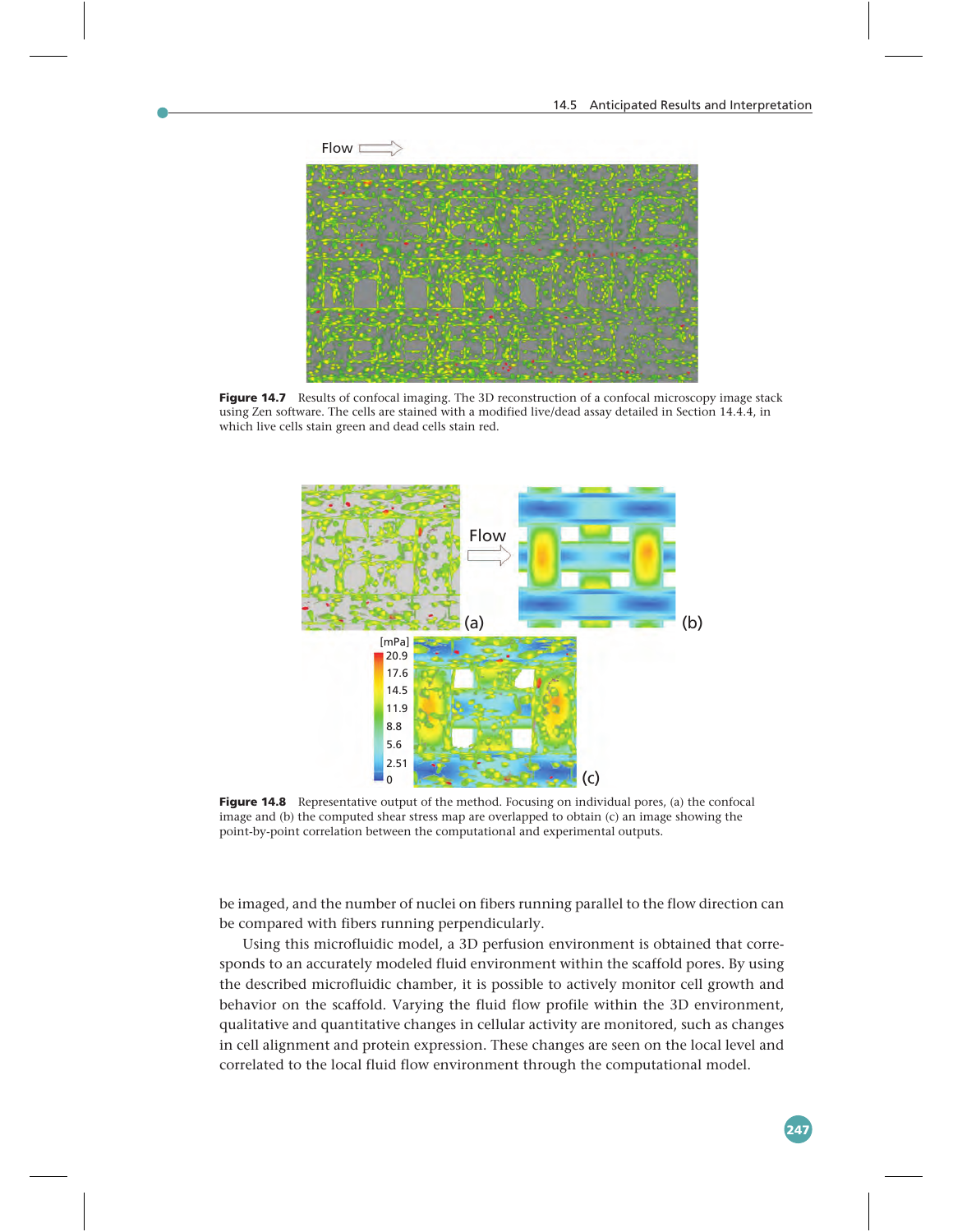

**Figure 14.9** Results of confocal imaging. Cross sections,  $10 \mu m$  thick, of the same scaffold from Figure 14.7. (a) The plane where two levels of fibers meet at 200  $\mu$ m. (b) The cross section of fibers 250  $\mu$ m deep.

## **14.6 Discussion and Commentary**

Our target is the development of an integrated experimental/computational microfluidic model for 3D tissue engineering research. Our microfluidic model consists of a microbioreactor in which a thin 3D cellular construct is cultured under interstitial perfusion. The fluidynamics within the scaffold is quantified by a pore-scale CFD simulation, allowing the establishment of correlations between the local field variables calculated for the fluid dynamic field imposed to cells, and the biosynthetic response measured at the cell level during the course of culture.

Pioneering studies by Leclerc et al. [17, 19] established proof of concept for the scalability of the bioreactor approach to microfluidic bioreactors. However, the previous microchanneled chambers used to study the influence of shear stress on cell growth and differentiation simulated a single layer of the channel network and thus were 2D in their logic. The microfluidic model presented here accounts for 3D effects of the actual 3D scaffold structure, which is integrated in the system in several layers. This provides the benefits of controlled microfluidics with more realistic 3D cell culture and computational modeling.

When designing a microfluidic system for your experimental needs, the bioreactor and scaffold used have to be codeveloped in order to ensure accurate operation. Due to experimental constraints, we found it easier to start with design considerations for the scaffold. Fabrication methods, such as spin coating or solvent casting/particulate leaching, provide limited control of the scaffold microstructure. This prevents a realistic prediction of the fluid domain by means of geometrical computational models. The analysis of local field variables of the fluid domain does not allow a point-by-point correlation to what is seen on the actual constructs in this case, instead requiring complex statistical analysis techniques [4, 6, 21]. To ensure a strong correlation with the computational model, it is critical that the scaffold has a tightly controlled geometry. We used polystyrene scaffolds fabricated with a fiber deposition process, which maintains a tightly controlled fiber width as well as accurate fiber placement. While highly accurate and useful for our experiments, this process is limited to fairly basic cross-hatch designs. There are other fabrication methods available to generate more complex controlled microgeometries, such as stereolithography [22, 23].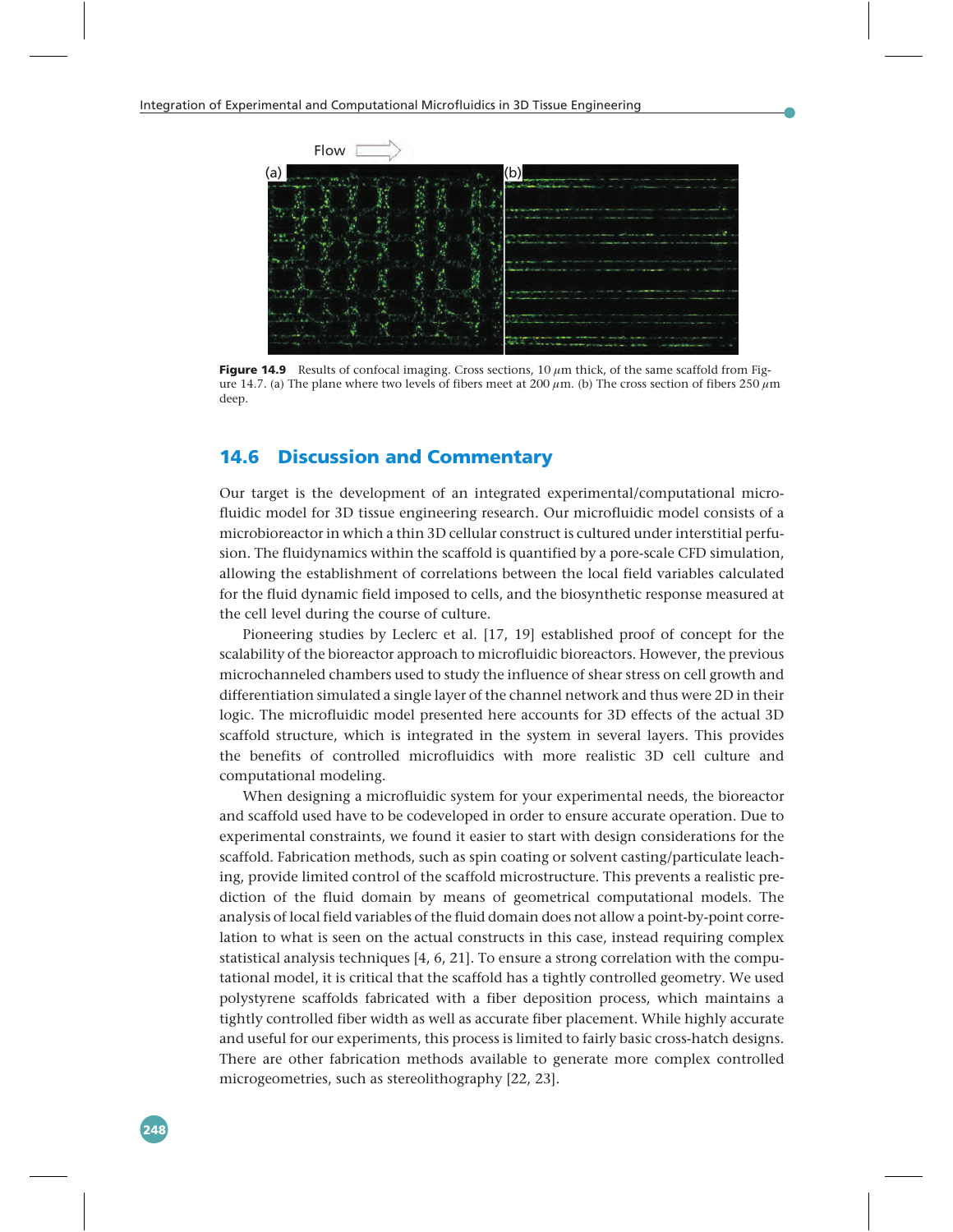We chose to use plasma-treated polystyrene as the scaffold material so that the scaffolds were transparent, allowing a greater imaging depth. It is important to be aware of how the microgeometry will affect the imaging quality as well as seeding efficiency and the shear stress profile. The cross-hatch design, with its perpendicular fibers as shown in Figure 14.4, improves seeding efficiency and maximizes the shear stress magnitude extremes. Additionally, this staggered configuration improves imaging, since the microscope does not have to look through a previous fiber layer when looking up to  $400 \mu m$  in depth. The outer dimensions of the scaffold are dictated by both the microfluidic chamber and microscopy limitations. When using confocal microscopy, the typical imaging depth limit is around 300  $\mu$ m. Due to the symmetry assumption used in the computational modeling, you need to be able to see at least halfway through the construct. It is for these reasons that we use a scaffold with a  $500$ - $\mu$ m thickness.

When selecting the flow rates for your bioreactor, you must first determine your upper and lower limits. The upper flow limit is generally given by the rate at which your cells are damaged or washed away. A scaffold with a different surface treatment or microarchitecture could have a higher or lower upper limit. The lower limit for fluid flow is given by a nutrient delivery to the cells and is highly dependent on both the scaffold architecture and the total cell metabolics. Monitoring outlet media with nutrient sensors, such as oxygen, would greatly assist in determining when nutrients become the limiting factor.

The cell-staining protocol is highly dependent on what cellular behavior you are trying to correlate with the fluid environment. You need to balance staining your target with maintaining normal cell behavior. Before any stain is used, you should do an assay to find the optimal exposure level, additionally checking the impact of your scaffold's autofluorescence. For example, we found that we could use DAPI up to a concentration of 10  $\mu$ g/ml without affecting cell proliferation after 6 days. If you need to refresh your stain during cell culture, you can inject dye into the fluid flow during construct perfusion.

When imaging, there is a balance between image quality and the time required to take the data. We typically use a  $10\times$  objective because it has a high enough resolution for our needs and the whole scaffold can be imaged much more quickly when compared to a 20× objective. Two useful features on the LSM 710 system we used were "tile scan" and "auto Z." Tile scan has the microscope acquire a mosaic consisting of partial images, which the software reconstructs to record one complete image of the whole object. Auto Z allows the online modification of acquisition parameters for Z stacks, meaning that the gain increases with an increasing imaging depth, providing images of equal brightness at different depths. Combining z-stacks with tile scan and auto z, you can obtain a high-quality image of the entire scaffold used in the experiment, such as that seen in Figure 14.7.

The computational results determine the scaffold regions characterized by poor or strong fluid-induced mechanical stimulation (i.e., low or high shear stress at the scaffold surfaces). The computed wall shear stresses are an estimate of the shear stresses sensed by cells when adhered at the fiber walls. By using this approach, we assume that the adhered cells have negligible effect on the construct permeability and microgeometry, coherently with other studies [5–8, 24]. This hypothesis is realistic at the initial stage of the culture, from 5 days after seeding up to 2 weeks, depending on the level of cell proliferation and protein synthesis.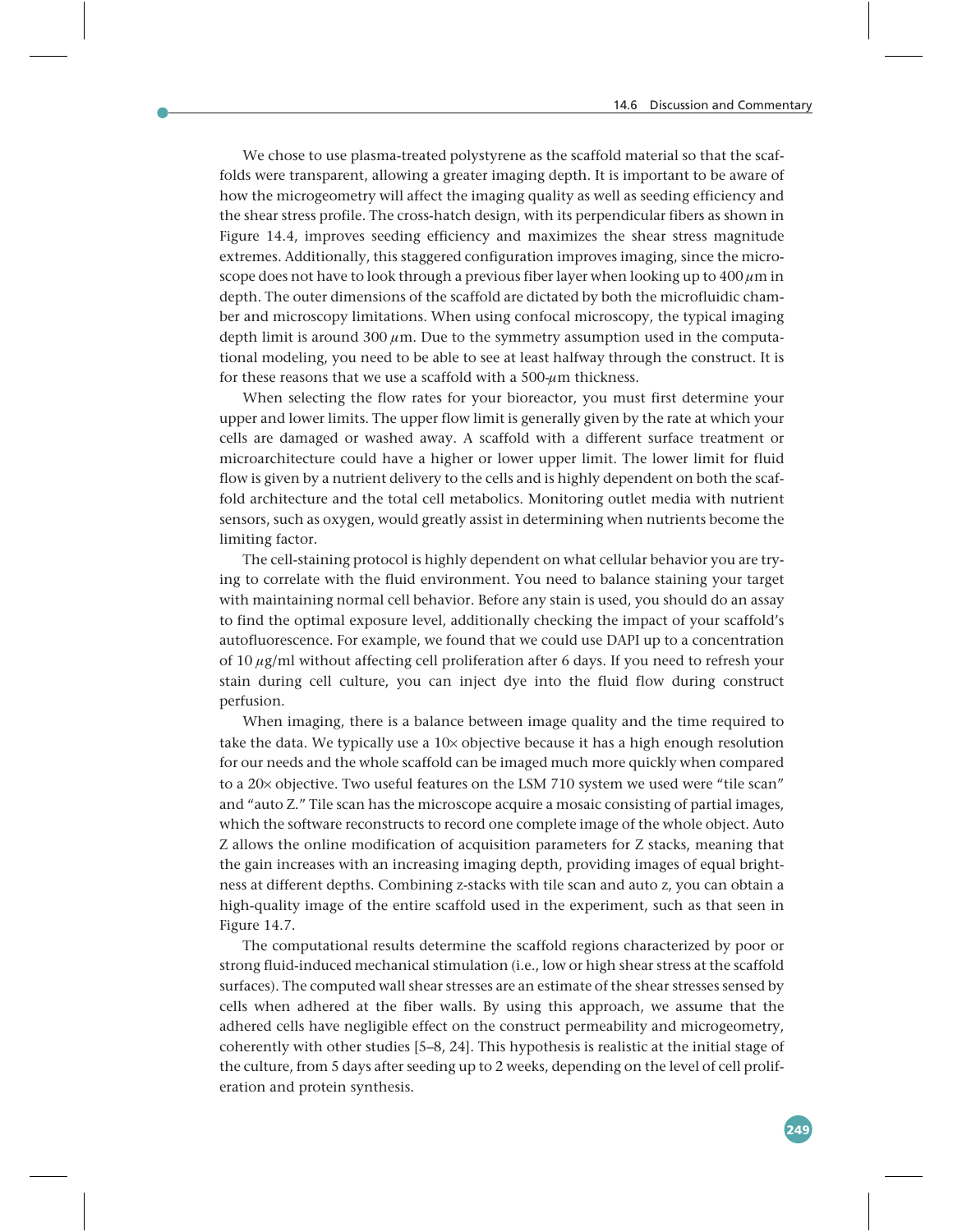In fact, a high cell volume fraction alters the scaffold geometry and affects fluid flow, rendering the computational model inaccurate. Additionally, larger cell clusters with an extracellular matrix will limit the possible imaging depth. Advanced modeling techniques to predict tissue growth in 3D porous scaffolds, accounting for the fluid to structure interaction, have been developed recently [25, 26]. The development of new methods to obtain a more rigorous comparison of experimental measurements with the results obtained from modeling would open new perspectives for the validation of such predictive tools in the field of tissue engineering [27]. Our microfluidic model could potentially be used to monitor volumetric cell growth, allowing for a future dynamic flow analysis that takes into account the changing geometry of the fluid path.

Microfluidic chambers provide a highly controlled platform for acquiring data on cellular behavior under perfusion. Compared to standard culture methods with Petri dishes, microfluidics offer more control, reduced materials, real-time data monitoring, faster cell kinetics, and multiparametric analysis [28]. However, to date, systems generally look at the 2D cell culture with the exception of the 3D cell culture in gels. The methods described here provide the opportunity to combine the benefits of microfluidics with the 3D culture on various cell scaffolds. The computational modeling presented in this chapter allows the user to take full advantage of the fluid control permitted in the bioreactor.

| <b>Problem</b>                                      | <b>Explanation</b>                                                                                    | <b>Potential Solutions</b>                                                                   |
|-----------------------------------------------------|-------------------------------------------------------------------------------------------------------|----------------------------------------------------------------------------------------------|
| Cells disappear while in the bioreactor.            | Cells are dying due to nutrient deficien-<br>cies or are being washed away due to<br>high flow rates. | Adjust flow rate.                                                                            |
| No fluid flow through a channel.                    | Misaligned gasket.                                                                                    | Reposition the gasket in relation to the<br>top plate.                                       |
| Fluid flow between channels.                        | Fluid pressure is bending the<br>polycarbonate cover on the perfusion<br>chamber.                     | Add a glass cover slip to the bioreactor<br>between the perfusion chamber and the<br>gasket. |
| 3D image reconstructions look staggered.            | The z distance between each image is<br>too great.                                                    | The z-distance between images should be<br>less than the image thickness.                    |
| Fibers show a polygonal shape after CFD<br>meshing. | Mesh size is too large.                                                                               | Refine the mesh.                                                                             |
| Mesh has distorted elements.                        | The fluid domain has singularities in cor-<br>respondence of the upper and lower<br>boundaries.       | Eliminate a thin portion of the fluid<br>domain using plane intersections.                   |

#### **Troubleshooting Table**

# **14.7 Application Notes**

The microbioreactor system outlined in this chapter provides a method for real time, nondestructive data acquisition for cell culture on 3D scaffolds. The system is easily adapted to the equipment present in cell culture labs, with minimal custom components. There exist particularly important examples of applications potentially addressed by the method, in addition to the given example of cell proliferation.

1. The concept of lab-on-a-chip analysis can be applied to 3D tissue enginering with the increased control provided by computational modeling. Arbitrary combinations of environmental factors (e.g., culture media formulation and mechanical stimulation)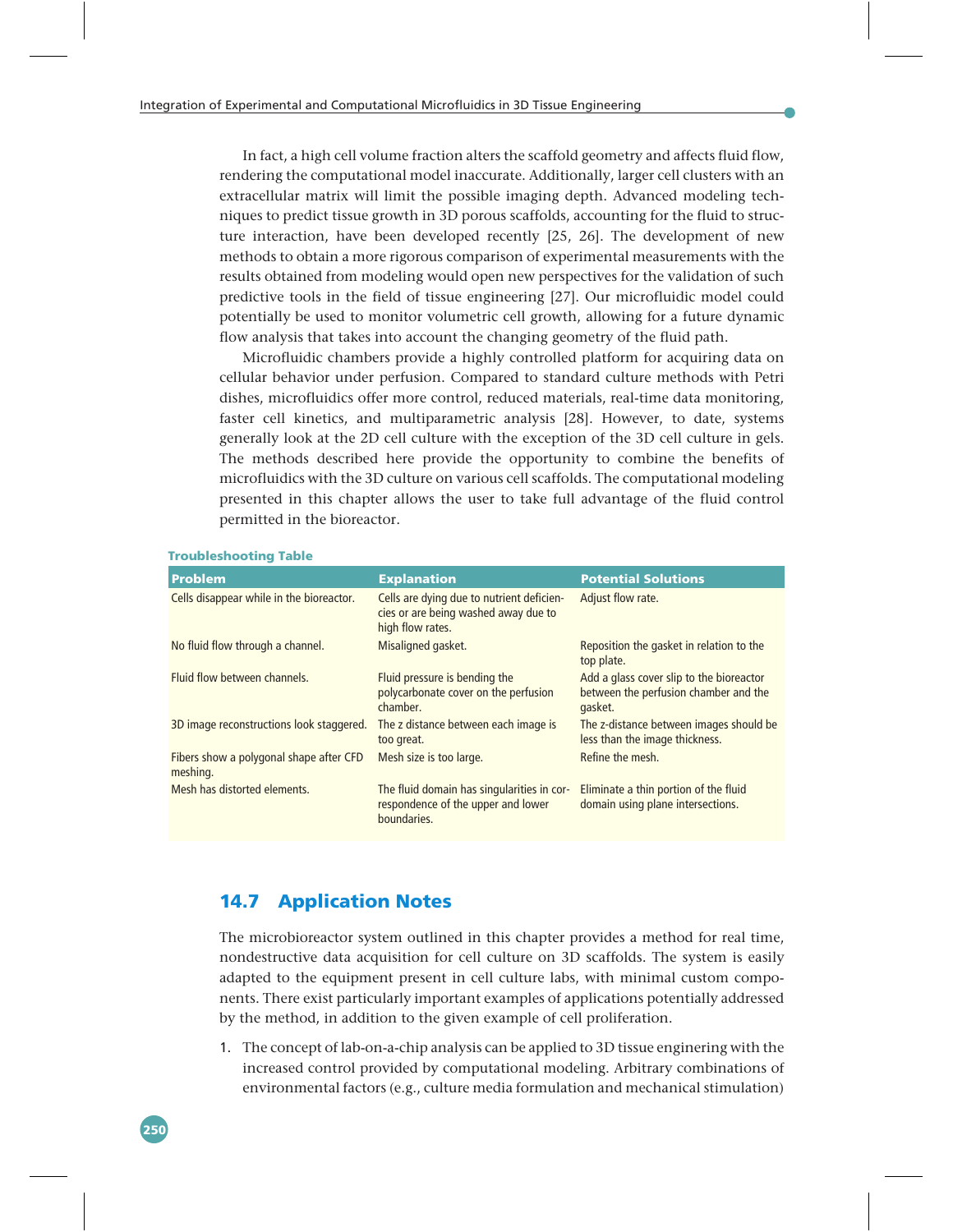can be used to stimulate cells in independent culture chambers to automate analysis of cell response in actual 3D conditions. Examples are the analysis of mesenchymal stem cell (MSC) proliferation, motility, and differentiation in the context of tissue engineering of muskulo-skeletal tissue.

2. Some promising theoretical models of the multiphysic process of tissue growth [25, 26] can be validated by monitoring, in time and space, cell systems cultured in a 3D environment under perfusion.

## **14.8 Summary Points**

- 1. A microbioreactor system that allows the nondestructive acquisition of data from thin 3D scaffolds with a controlled geometry has been developed. Using appropriate staining protocols, cells on the scaffolds can be monitored in real time.
- 2. A computational model was developed to quantify the fluidic environment within the scaffold pores. The model boundaries correspond to the environment provided by the microbioreactor system.
- 3. By combining the computational data with the experimental data, local fluid conditions can be correlated with local cell behavior during the course of culture, in an actual 3D culture environment.

#### **References**

- [1] Wendt, D., et al, "Uniform Tissues Engineered by Seeding and Culturing Cells in 3D Scaffolds Under Perfusion at Defined Oxygen Tensions," *Biorheology*, Vol. 43, No. 3-4, 2006, pp. 481–488.
- [2] Guilak, F., and C. T. Hung, "Physical Regulation of Cartilage Metabolism," in *Basic Orthopaedic Biomechanics and Mechano-Biology*, V. C. Mow and R. Huiskes, (eds.), Philadelphia, PA: Lippincott Williams & Wilkins, 2005, pp. 259–300.
- [3] Williams, K. A., S. Saini, and T. M. Wick, "Computational Fluid Dynamics Modeling of Steady-State Momentum and Mass Transport in a Bioreactor for Cartilage Tissue Engineering," *Biotechnology Progress*, Vol. 18, No. 5, 2002, pp. 951–963.
- [4] Porter, B., et al., "3D Computational Modeling of Media Flow Through Scaffolds in a Perfusion Bioreactor," *Journal of Biomechanics*, Vol. 38, No. 3, 2005, pp. 543–549.
- [5] Singh, H., et al., "Flow Modeling Within a Scaffold Under the Influence of Uni-Axial and Bi-Axial Bioreactor Rotation," *Journal of Biotechnology*, Vol. 119, 2005, pp. 181–219.
- [6] Cioffi, M., et al., "Modeling Evaluation of the Fluid-Dynamic Microenvironment in Tissue-Engineered Constructs: A Micro-CT Based Model," *Biotechnology and Bioengineering*, Vol. 93, No. 3, 2006, pp. 500–510.
- [7] Boschetti, F., et al., "Prediction of the Micro-Fluid Dynamic Environment Imposed to Three-Dimensional Engineered Cell Systems in Bioreactors," *Journal of Biomechanics*, Vol. 39, No. 3, 2006, pp. 418–425.
- [8] Cioffi, M., et al., "Computational Evaluation of Oxygen and Shear Stress Distributions in 3D Perfusion Culture Systems: Macro-Scale and Micro-Structured Models," *Journal of Biomechanics*, Vol. 41, 2008, pp. 2918–2925.
- [9] Galbusera, F., et al., "Computational Modeling of Combined Cell Population Dynamics and Oxygen Transport in Engineered Tissue Subject to Interstitial Perfusion," *Computer Methods in Biomechanics and Biomedical Engineering*, Vol. 10, No. 4, 2007, pp. 279–287.
- [10] Cartmell, S. H., et al., "Effects of Medium Perfusion Rate on Cell-Seeded Three-Dimensional Bone Constructs In Vitro," *Tissue Eng.*, Vol. 9, 2003, pp. 1197–1203.
- [11] Raimondi, M. T., et al., "Mechanobiology of Engineered Cartilage Cultured Under a Quantified Fluid-Dynamic Environment," *Biomechanics and Modelling in Mechanobiology*, Vol. 1, No. 1, 2002, pp. 69–82.
- [12] Raimondi, M. T., et al., "The Effect of Media Perfusion on Three-Dimensional Cultures of Human Chondrocytes: Integration of Experimental and Computational Approaches," *Biorheology*, Vol. 41, No. 3-4, 2004, pp. 401–410.

25<sup>\*</sup>